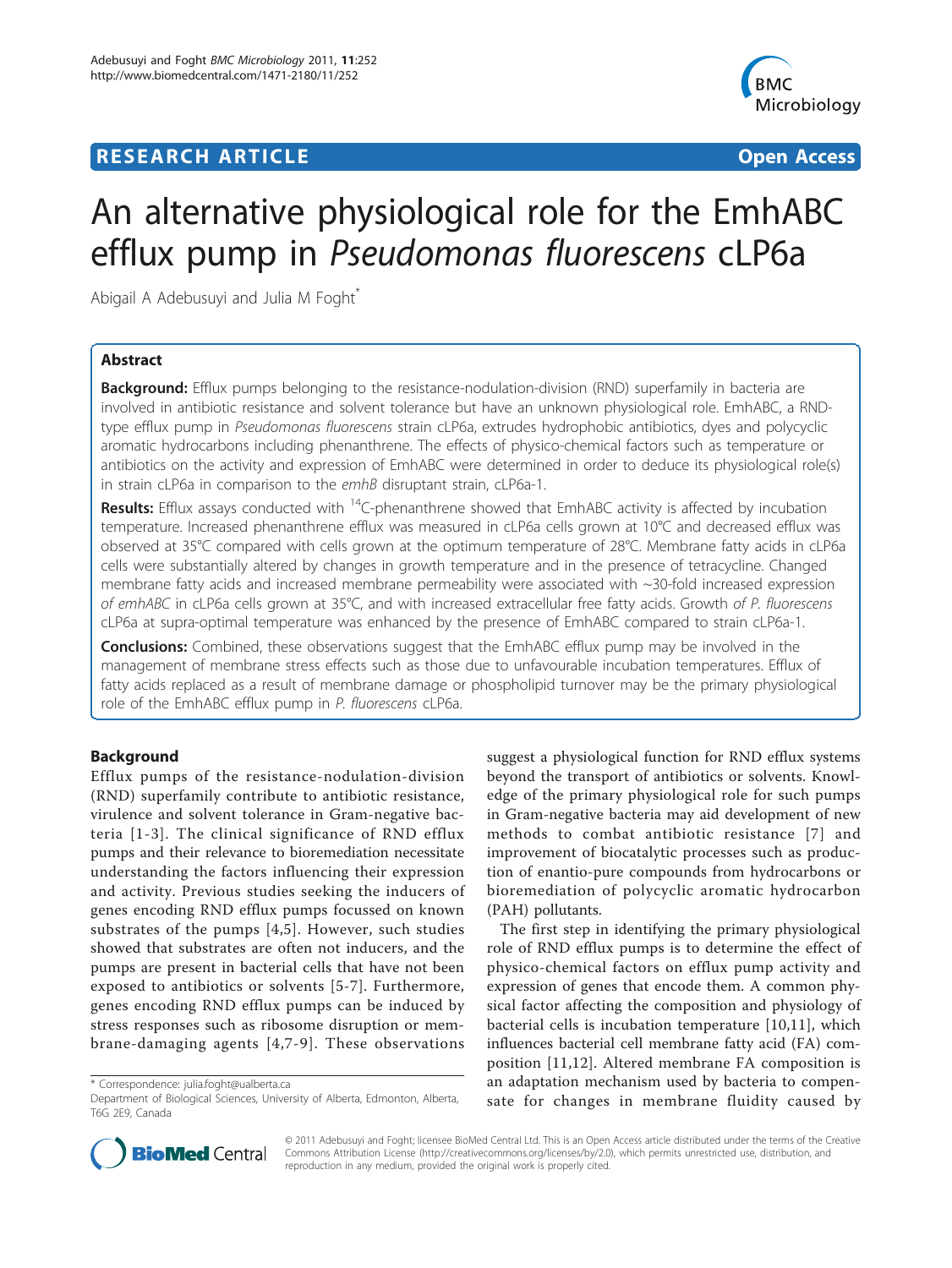physiological or biochemical stress. Fluidity of the membrane affects the interaction of lipids and proteins (including RND efflux pumps) anchored in the membrane and in turn permeation and transport of hydrophobic molecules across the membrane [[11](#page-11-0),[13](#page-11-0),[14\]](#page-11-0). Changes in the resistance of cells grown at different temperatures to various environmental stresses have been reported [\[10\]](#page-11-0). However, increased resistance to antibiotics, environmental stresses or membrane-damaging agents has not previously been linked to the effect of growth temperature on increased activity of efflux pumps or expression of their genes.

Pseudomonas fluorescens LP6a, an isolate from petroleum condensate-contaminated soil, utilizes PAHs such as naphthalene, phenanthrene and anthracene as sole carbon source [[15](#page-11-0),[16\]](#page-11-0). A RND-type efflux pump (EmhABC) in this strain that extrudes hydrophobic antibiotics and PAHs has been described previously [[17-19](#page-11-0)], where EmhA is the membrane fusion protein, EmhB is the RND protein and EmhC is the outer membrane protein [\[18](#page-11-0)]. The EmhABC efflux pump in P. fluorescens is a good model for investigating a physiological role for RND-type efflux pumps because it extrudes PAHs considered non-toxic to the cells as well as hydrophobic antibiotics [[17\]](#page-11-0) and its expression is not induced by its PAH substrates [[18\]](#page-11-0). PAH transport can be monitored in the absence of PAH metabolism [\[18](#page-11-0)] by using strain cLP6a, a cured strain of P. fluorescens LP6a lacking the PAH catabolic plasmid pLP6a [\[16](#page-11-0)]. Comparing the properties of cLP6a with its emhB disruption mutant strain cLP6a-1 [[18\]](#page-11-0) allows inference of a physiological role for the RND efflux pump EmhABC based on the effect of growth temperature, antibiotics or PAHs on its activity and expression in relation to membrane FA changes.

# Methods

# Bacterial strains and growth conditions

P. fluorescens cLP6a is a cured strain of the wild type P. fluorescens strain LP6a that lacks the catabolic plasmid pLP6a [\[16](#page-11-0)] and cannot metabolize PAHs. Strain cLP6a-1 is an emhB disruption mutant of the cured strain [\[18](#page-11-0)]. Strains were grown to stationary phase (unless otherwise indicated) in 100 ml of trypticase soy broth (TSB) (Difco) with gyratory shaking at 200 rpm at 10°C, 28°C (the optimal growth temperature; [[15](#page-11-0)]) or 35°C. TSB inoculated with strain cLP6a-1 contained kanamycin (Sigma) at 25  $\mu$ g ml<sup>-1</sup> to maintain the gene disruption. Growth was measured as optical density at 600 nm  $(OD<sub>600</sub>)$  using an Ultrospec 3100 pro UV/Visible spectrophotometer (GE Healthcare Bio-Sciences), diluting the TSB blank and culture sample with distilled water as necessary. Naphthalene and phenanthrene were added at a final concentration of 5 mmol  $l^{-1}$ , either dissolved in N,N-dimethylformamide (ACS grade, Anachemia) and added to cultures used for RNA extraction or added as a suspension of crystals to cultures used for fatty acid extraction.

# Phenanthrene efflux assay

Efflux of  $[9-14]$ C phenanthrene (96.5% radiochemical purity; Amersham) was determined using a rapid centrifugation method [[17\]](#page-11-0) conducted at room temperature (~22°C). The final concentration of radiolabeled plus unlabeled phenanthrene in the assay medium was 6.4 μM, which corresponds to 90% of its aqueous solubility limit at that temperature and ensures that insoluble phenanthrene does not confound measurement of cellassociated radiolabel. P. fluorescens cLP6a and cLP6a-1 cells were harvested by centrifugation, washed once with potassium phosphate buffer [pH 7] and re-suspended in the same buffer at room temperature at an  $OD_{600}$  of 1.0. Cell suspensions were used immediately in the rapid assay to prevent long-term FA composition changes, and phenanthrene efflux was measured over a period of only 25 min. At time zero radiolabeled phenanthrene was added to the cell suspension and thereafter samples were withdrawn at timed intervals, collecting the cells by using a microfuge. The concentration of phenanthrene in the cell pellet  $(\mu \text{mol/g})$  was calculated from the amount of  $^{14}C$  in the pellet fraction, the initial phenanthrene concentration and the cell dry weight as previously described by Bugg et al. [[17\]](#page-11-0). Sodium azide (Fisher Scientific) was added 9 min into the assay to a final concentration of 120 mM as an inhibitor of active transport [\[17](#page-11-0)]. All efflux assays were performed using independent triplicate cultures. Steady state concentrations pre- and post-azide addition were calculated and statistically evaluated by analysis of variance (ANOVA) in Excel.

# Antibiotic sensitivity assays

The minimum inhibitory concentration (MIC), the lowest concentration of antibiotic that inhibits growth, was measured as turbidity  $(OD_{600})$  using a Powerwave XS spectrophotometer (BioTek). The MICs of tetracycline, streptomycin, nalidixic acid, erythromycin and chloramphenicol were determined using the microtiter broth dilution method [\[20](#page-11-0)] for P. fluorescens cLP6a and cLP6a-1 grown at 10°C, 28°C or 35°C.

#### RNA extraction

P. fluorescens cLP6a cells were grown in TSB to logarithmic, stationary or death phase at 28°C; to stationary phase at 10°C, 28°C or 35°C; or to stationary phase in the presence of antibiotics (chloramphenicol or tetracycline at ¼ MIC) or PAHs (naphthalene or phenanthrene at 5 mmol  $1^{-1}$ ). At point of harvest, 10 ml of culture was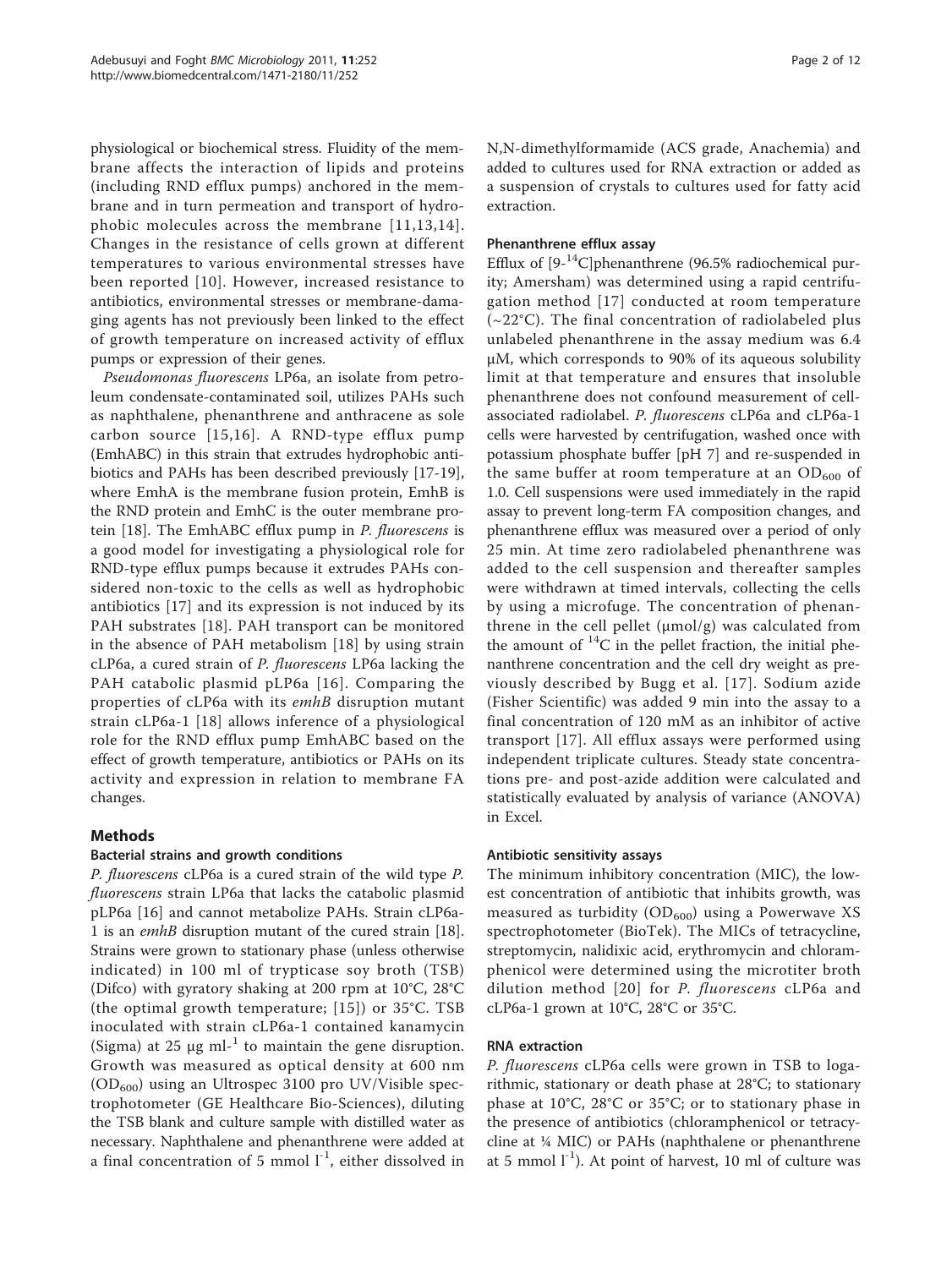stopped by adding 1.25 ml of ice-cold ethanol/phenol solution (5% water-saturated phenol, in ethanol). Total RNA was immediately extracted from the harvested cultures using MasterPure™ RNA Purification Kit (Epicentre Biotechnologies) according to the manufacturer's instructions. Total RNA recovered was dissolved in 100 μl of nuclease-free water and treated with 10 μl of 10× DNase I buffer and 10 units of RNase-free DNase I (Ambion): the reaction was incubated at 37°C for 30 min, stopped with 5 μl of 50 mM EDTA [pH 8] and then 1 μl of SUPERase•In (Ambion) was added before storage at -80°C. The purity and concentration of the RNA extracted from each culture sample was determined using an Agilent 2100 bioanalyzer (Agilent Technologies).

# Reverse-transcription-PCR (RT-PCR)

A RNA-primer hybridization mix containing 2 μl DNase-treated total RNA and 10 ng/μl random hexamer primers (Invitrogen) was incubated in a thermocycler at 70°C for 10 min followed by 25°C for 10 min. The 60 μl cDNA synthesis mixture contained the RNA-primer mix, 0.5 mM dNTP mix,  $1 \times$  first strand buffer (Invitrogen), 10 mM dithiothreitol, 0.5 U/μl SUPERase•In (Ambion) and 6.7 U/μl SuperScript III reverse transcriptase (Invitrogen). The mixture was incubated at 25°C for 10 min, 37°C for 60 min, 42°C for 60 min and then at 70°C for 10 min to inactivate the SuperScript III. cDNA was stored at -80°C until used for real-time PCR.

#### Primer design for quantitative real-time PCR (qPCR)

Primers were designed for qPCR using Primer Express® Software v3.0, which considers factors such as amplicon size, homology with other genes, secondary structure and the estimated duplex melting temperature  $(T_m)$ . Primers were designed using partial sequences retrieved from GenBank [\(http://www.ncbi.nlm.nih.gov/genbank/](http://www.ncbi.nlm.nih.gov/genbank/)) for emhA (AAQ92180), emhB (AAQ92181) and emhC (AAQ92182) of P. fluorescens cLP6a [\[18\]](#page-11-0) and the 16S rRNA gene of P. fluorescens pf0-1 (NC\_007492) [\[21](#page-11-0)], the latter being used as the endogenous control. Primer pairs designed for each gene are listed in Table 1.

#### RT-qPCR

qPCR of cDNA was performed using an ABI 7500 Fast Real-Time PCR System (Applied Biosystems). Each 10-

#### Table 1 Primers for qPCR analysis

| Gene | Forward primer $(5' \rightarrow 3')$               | Reverse primer $(5' \rightarrow 3')$ |
|------|----------------------------------------------------|--------------------------------------|
| emhA | CGGTGAGCCGTCAGGAATAC                               | TTGATCTGGGCGCTTTGC                   |
| emhB | <b>GTCCCACTGGCGATTTCC</b>                          | CCGTGATCATACCGCCAATAA                |
| emhC | GATCGCCTGGCGCAACT                                  | <b>CITTCGCAGTCTGCTCATTCC</b>         |
|      | 16S FRNA GGAGACTGCCGGTGACAAACT TGTAGCCCAGGCCGTAAGG |                                      |

μ1 RT-qPCR reaction mixture containing 2.5 μl cDNA and 0.4 μM of each corresponding primer specific for target genes or the endogenous control was incubated with a reaction mixture (Molecular Biology Services Unit, Edmonton, Canada) comprising 5  $\mu$ l 2 × qPCR reaction mix with SYBR Green (Molecular Probes) as the detection dye and ROX (Invitrogen) as a normalizing dye. The PCR conditions consisted of a denaturation cycle at 95°C for 2 min, followed by 40 cycles at 95°C for 30 s and 60°C for 1 min, and a dissociation cycle at 95°C for 15 s, 60°C for 1 min, 95°C for 15 s and then 60°C for 15 s. The melting curve generated at the end of real-time PCR cycles was analysed to confirm the absence of nonspecific double stranded DNA-SYBR Green hybrids.

RT-qPCR data analysis was performed using the gene expression study function of the ABI 7500 software v2.0 (Applied Biosystems). The fluorescence of SYBR Green is measured against ROX at the end of each PCR cycle in the ABI 7500 Fast Real-Time PCR System. The comparative  $C_T$  method (2<sup>- $\Delta \Delta CT$ </sup>) was used to calculate the relative quantities of nucleic acid sequence of target genes in each sample [[22](#page-11-0)].  $C_T$  (threshold cycle) is the fractional cycle number at which the SYBR Green fluorescence passes the baseline signal [[22](#page-11-0)]. The expression levels of target genes were normalized against that of the 16S rRNA gene (endogenous control). RNA obtained from P. fluorescens cLP6a cultures grown at 28°C to stationary phase was used as the calibrator sample in this study. Statistical analysis of data was performed using ANOVA (Excel 2007).

#### Membrane integrity assay

Membrane integrity of P. fluorescens cLP6a cells grown to stationary phase at 10°C, 28°C or 35°C was determined using a modification of the method described by Niven and Mulholland [[23](#page-11-0)]. Cell samples (1 ml) were harvested by centrifugation, re-suspended in 1 ml of phosphate-buffered saline and adjusted to an  $OD_{600}$  of 1.0. Propidium iodide (PI; Invitrogen), either alone or with the membrane-disrupting agent cetyltrimethylammonium bromide (CTAB; Sigma), were added to final concentrations of 30 µmol  $l^{-1}$  and 1 µmol  $l^{-1}$  respectively; untreated cells were included as parallel controls. After 30 min incubation at room temperature, fluorescence of 100-μl cell samples was measured in a 96-well microplate using a Synergy HT Multi-mode Microplate Reader (BioTek) at excitation and emission wavelengths of 500 nm and 600 nm respectively.

# Phospholipid fatty acid (FA) extraction and identification

Total cell lipids were extracted using the Bligh-Dyer method [\[24\]](#page-11-0) modified by White and Ringelberg [[25](#page-11-0)] from 10 mg lyophilized cLP6a or cLP6a-1 cells grown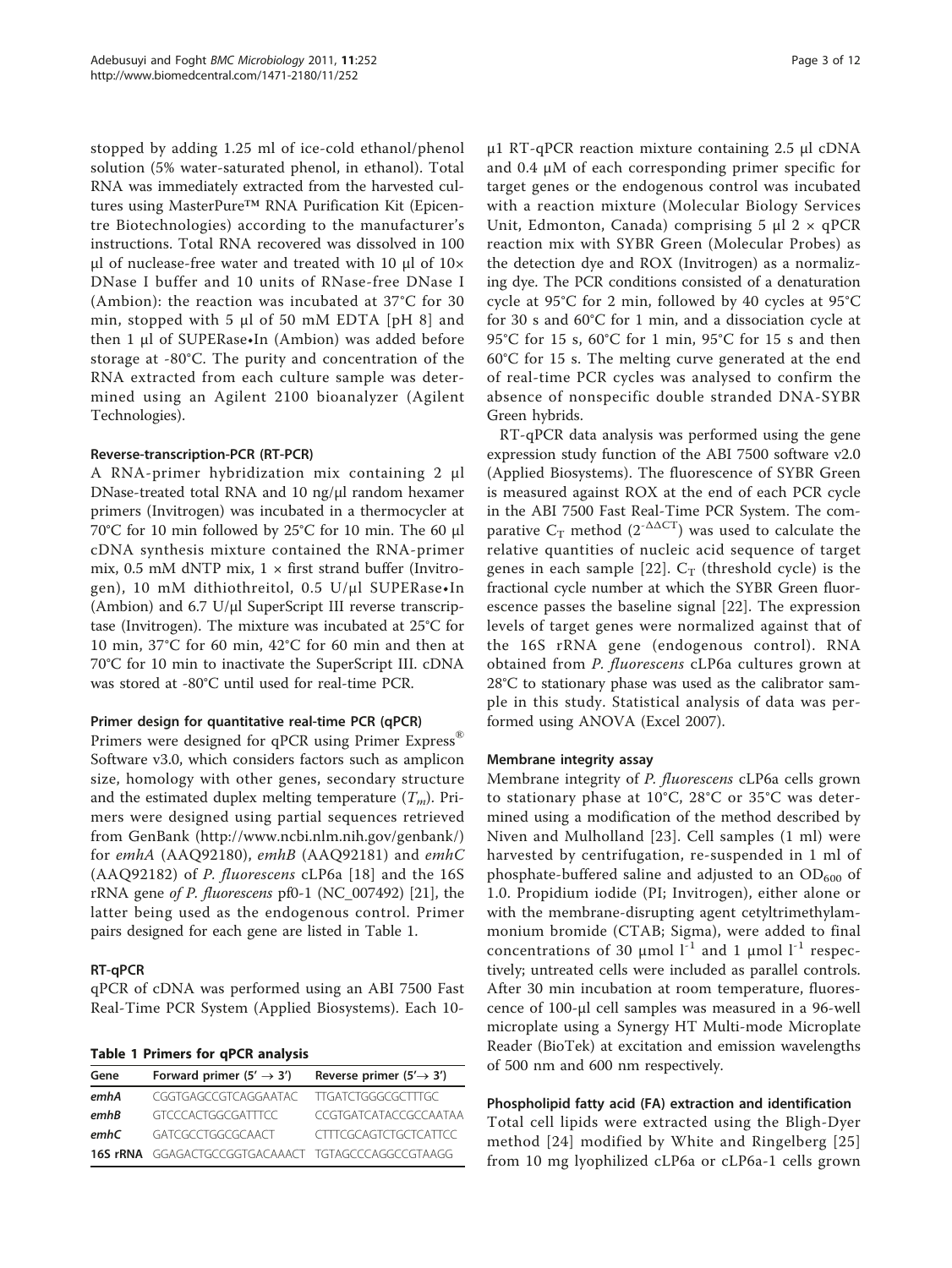to stationary phase at different temperatures or in the presence of antibiotics (at 1/4 MIC) or PAHs (5 mmol l<sup>-1</sup>). Fatty acid methyl esters (FAME) were prepared from extracted total lipids using mild alkaline metha-nolysis [[26\]](#page-11-0), dried under a stream of  $N_2$  and re-dissolved in 500 μl chloroform (HPLC grade, Fisher Scientific). FAME were analysed by gas chromatography with mass spectrometry (GC-MS) on an Agilent 6890N GC with a model 5973 inert mass selective detector (Agilent) fitted with an Agilent HP-5MS capillary column (30 m × 0.25 mm ID, 0.25 μm film thickness; J + W Scientific). Helium was used as the carrier gas with a temperature program of 150°C (1 min) increasing to 190°C at 1.5°C min<sup>-1</sup>, then 25°C min<sup>-1</sup> to 290°C (held for 4 min). Sample peaks were compared to Bacterial Acid Methyl Ester Mix standards (Supelco, Sigma Aldrich) and quantified by calculating individual FAME peak areas as a percentage of the total FAME in each sample [[27\]](#page-11-0).

# Free FA assay

P. fluorescens strains cLP6a and cLP6a-1 cultures grown to stationary phase at 10°C, 28°C or 35°C were harvested by centrifugation. The culture supernatants were filtered using a 0.22 μm Millex-GS filter unit (Millipore), then 50 μl of the filtrate was assayed for free FA using a free fatty acid quantification kit (Abcam) according to the manufacturer's protocol.

#### Results

#### EmhABC enhances growth at supra-optimal temperature

Growth curves for P. fluorescens strains were determined at 10°C, 28°C or 35°C to allow sampling at the appropriate phase of growth in subsequent studies. The optimum growth temperature for wild type P. fluorescens LP6a is 28°C [[15\]](#page-11-0), 10°C is a growth-permissive sub-optimal temperature, and  $35^{\circ}$ C is ~2 $^{\circ}$ C below the maximum growth temperature of P. fluorescens LP6a wild type. Strains cLP6a and cLP6a-1 grown in seed cultures at 28°C were transferred to fresh medium and incubated at 10°C, 28°C or 35°C and growth was monitored for 48 h. The growth curves of cLP6a and cLP6a-1, measured as  $OD_{600}$ , were similar to each other at 10 $^{\circ}$ C (Figure 1a) and at 28°C (Figure 1b). The lag phases of both cLP6a and cLP6a-1 were longer at 10°C than at 28°C but the maximum  $OD_{600}$  achieved was greater at 10°C. The maximum  $OD_{600}$  achieved by cLP6a and cLP6a-1 was lower at 35°C and growth of the two strains was dissimilar (Figure 1c). The growth yield for strain cLP6a-1 at 35°C was about half that measured at 10°C and 28°C, and ~70% that of strain cLP6a at 35°C.



10°C, (b) 28°C or (c) 35°C determined as OD600 Each data point is the mean of three independent cultures, and error bars, where visible, indicate the standard deviation.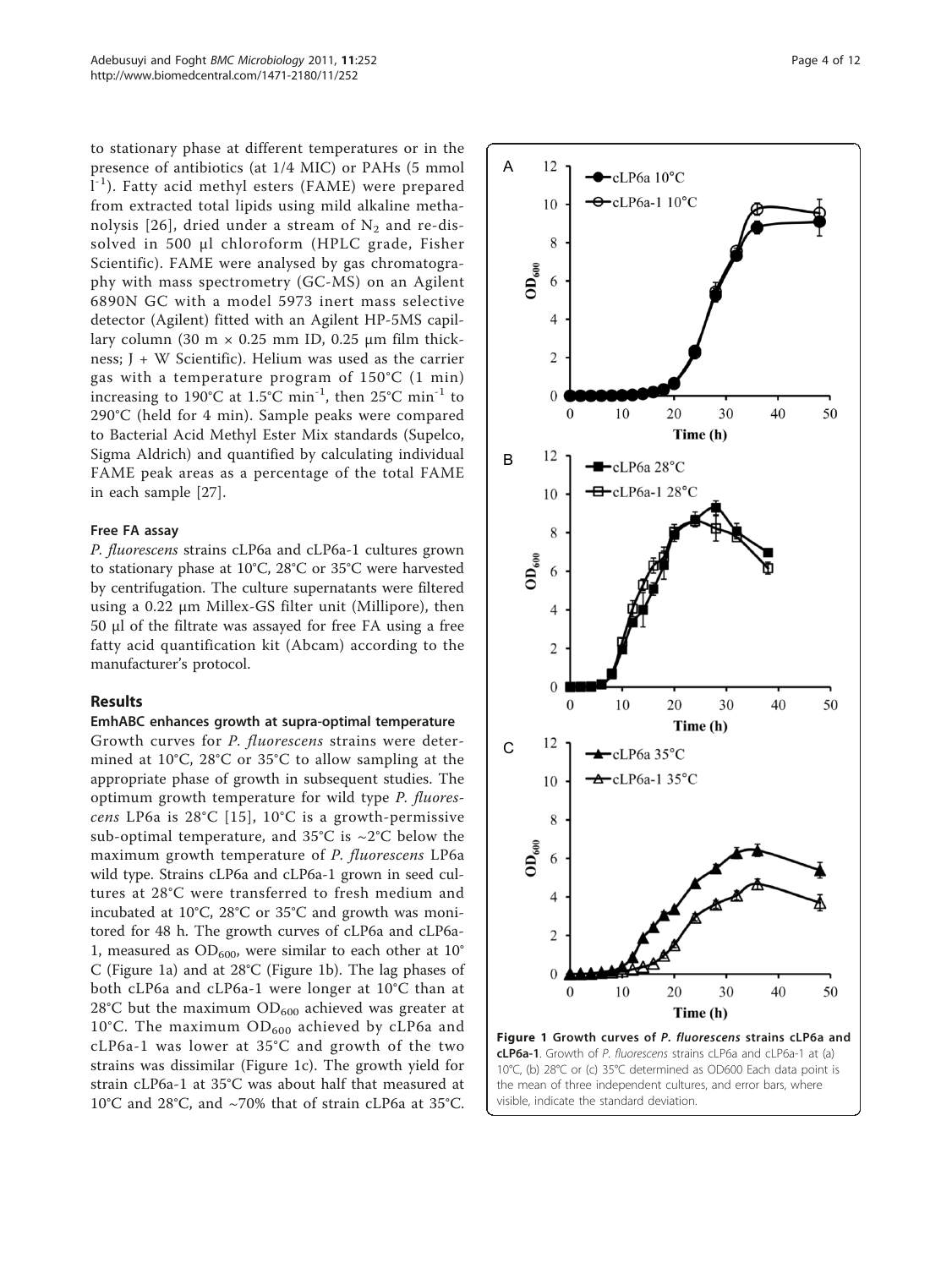Thus, disruption of emhABC in strain cLP6a-1 impaired its growth rate and cell yield at the supra-optimal temperature.

# Phenanthrene efflux by EmhABC is affected by incubation temperature

To measure activity of the EmhABC efflux pump, a rapid efflux assay [\[17\]](#page-11-0) was performed using  $^{14}$ C-phenanthrene. In the efflux assay, suspensions of cLP6a and cLP6a-1 harvested at stationary phase were incubated with  $^{14}$ C-phenanthrene at a concentration below its aqueous solubility limit, to avoid any effects of dissolution on phenanthrene bioavailability. Partitioning of phenanthrene into the cells is very rapid, achieving steady state in less than 1 min [\[17\]](#page-11-0). At timed intervals, the radiolabel associated with the cell pellet is measured, and the steady state concentration is the sum of efflux and partitioning of phenanthrene. A significant increase in the concentration of phenanthrene associated with the cell pellet after addition of sodium azide indicates inhibition of active efflux, resulting in phenanthrene accumulation in the cell. A constant high concentration of phenanthrene in the pellet both before and after azide addition indicates absence of efflux. Therefore, the relative activity of EmhABC at different incubation temperatures can be determined by comparing the difference between the steady state cell-associated phenanthrene concentrations during active efflux (pre-azide addition for strain cLP6a) and in the absence of efflux (in strain cLP6a-1 and postazide addition for strain cLP6a); the greater the difference between phenanthrene concentrations in the pellets, the greater the efflux pump activity and consequently the more phenanthrene extruded from the cells. Importantly, because the centrifugation assay is so rapid ( $\sim$ 25 min duration), the observed effects must be due to existing efflux pumps and membrane fatty acid (FA) composition rather than being influenced by induction of emhABC transcription or long-term membrane modifications through de novo synthesis of FA.

Because incubation temperature affects FA composition and fluidity of membranes, which in turn can affect protein-lipid interactions and integral membrane protein activity [\[11\]](#page-11-0), we determined the effect of growth temperature over a 25°C range on subsequent phenanthrene efflux activity. The cell-associated phenanthrene prior to azide addition was  $1.34 \pm 0.19 \mu \text{mol/g}$ ,  $1.93 \pm 0.34$ μmol/g and  $2.30 \pm 0.36$  μmol/g in cLP6a cells grown at 10°C, 28°C and 35°C respectively, indicating reduced efflux activity with increasing growth temperature. Consistent with previous work [[18](#page-11-0)], cLP6a cells grown at 28°C exhibited active efflux of phenanthrene (Figure [2a](#page-5-0)): the steady state concentrations of phenanthrene associated with the cell pellet before (1.93  $\pm$  0.34  $\mu$ mol/g)

and after  $(5.28 \pm 0.56 \mu \text{mol/g})$  azide addition were significantly different ( $P < 0.0001$ ).

Efflux assays were also performed with the emhB disruption strain cLP6a-1 (Figure [2b](#page-5-0)) to determine the steady state concentration of phenanthrene in the absence of efflux in the cells. As expected, there was no evidence of phenanthrene efflux by mutant cLP6a-1 at 28°C and 35°C, as the steady state concentrations of cell-associated phenanthrene were unchanged before and after azide addition. Notably, the cell-associated phenanthrene prior to azide addition was significantly greater in cLP6a-1 cells grown at  $28^{\circ}$ C (6.60  $\pm$  0.50  $\mu$ mol/g) than in the parallel cLP6a cells (1.93  $\pm$  0.34  $\mu$ mol/g; P < 0.0001) (Figure [2](#page-5-0)). Thus, EmhABC is the sole efflux system responsible for phenanthrene efflux in cLP6a cells grown at 28°C and 35°C. The cell-associated phenanthrene concentration in cLP6a-1 cells grown at 35°C before azide addition (4.32  $\pm$  0.19  $\mu$ mol/g) was significantly lower ( $P < 0.0001$ ) than in cells grown at 28°C  $(6.60 \pm 0.50 \text{ \mu mol/g}$ ; Figure [2b](#page-5-0)), suggesting that phenanthrene partitioning into the cells was affected by changes in membrane FA composition induced by the incubation temperature. Unexpectedly, in cLP6a-1 cells grown at 10°C (Figure [2b](#page-5-0)) the cell-associated phenanthrene concentrations pre-  $(4.35 \pm 0.42 \mu \text{mol/g})$  and post- (7.50  $\pm$  0.16 μmol/g) azide addition were significantly different ( $P < 0.0001$ ), consistent with efflux subsequently inhibited by azide. This observation suggests the activity of another phenanthrene efflux pump(s) present and active at 10°C but not at 28°C. A second efflux pump expressed or active at low temperature would also explain why cLP6a cells grown at 10°C accumulated the lowest measured concentration of cell-associated phenanthrene prior to azide addition (Figure [2a\)](#page-5-0): this could result from the combined activity of EmhB plus the postulated alternate efflux pump at the low temperature.

The difference in cell phenanthrene concentration in the presence and absence of efflux in cLP6a grown at 10°C (6.18 ± 0.002 μmol/g) was significantly greater (P < 0.002) than in cLP6a cells grown at  $28^{\circ}$ C (5.46  $\pm$  0.03 μmol/g). Because a putative pump was likely induced at 10°C in addition to EmhB (Figure [2b\)](#page-5-0), the actual difference in cell pellet phenanthrene concentration due to the activity of EmhB in strain cLP6a grown at this temperature (3.01  $\pm$  0.07 µmol/g) was significantly lower (P < 0.001) than in cells grown at 28°C. Similarly the difference in phenanthrene concentrations for strain cLP6a grown at  $35^{\circ}$ C (2.07  $\pm$  0.06  $\mu$ mol/g) was less than in cells grown at 28°C. These results indicate that the activity of EmhB was reduced due to sub- or supra optimal incubation temperature. Therefore incubation temperature affects phenanthrene efflux by the EmhB efflux pump.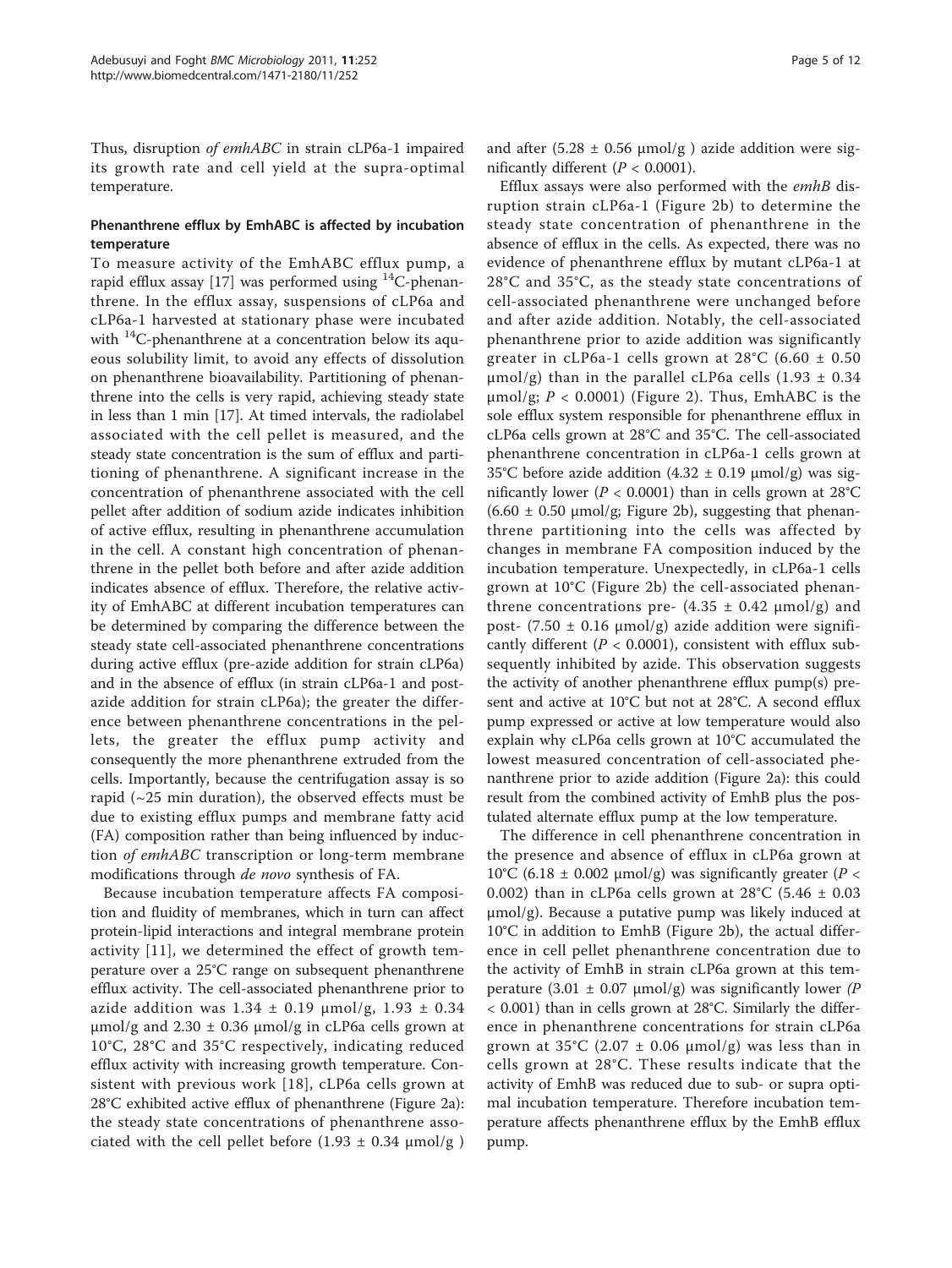<span id="page-5-0"></span>

error bars, where visible, indicate the standard deviation.

### Incubation temperature affects sensitivity to antibiotics

The effect of incubation temperature on antibiotic efflux by EmhABC was investigated to confirm the phenanthrene efflux assays. The sensitivity of cLP6a and cLP6a-1 cells grown at 10°C, 28°C or 35°C to various antibiotics was measured indirectly as MICs to test the effect of temperature on efflux of known antibiotic substrates of the EmhABC pump [[18](#page-11-0),[19\]](#page-11-0). As expected, the emhB mutant strain (cLP6a-1) was more sensitive to such antibiotics than strain cLP6a grown at a comparable incubation temperature (Table 2), exhibiting a  $\geq 16$ -fold difference in MIC for chloramphenicol, nalidixic acid and tetracycline, and a 4- to 8-fold difference for erythromycin. Both strains showed similar sensitivity to ampicillin, which is not a substrate of EmhABC [\[18,19](#page-11-0)]. Smaller differences in MIC values (<8-fold, or no difference) were observed within a single strain incubated at different temperatures for some antibiotics.

# Table 2 Antibiotic sensitivity of P. fluorescens strains cLP6a and cLP6a-1 incubated at different temperatures

|                          |                       | MIC ( $\mu$ g ml <sup>-1</sup> ) * |       |             |               |               |  |  |
|--------------------------|-----------------------|------------------------------------|-------|-------------|---------------|---------------|--|--|
| P. fluorescens<br>strain | Growth<br>temperature | AMP                                |       | CHL ERY NAL |               | TET           |  |  |
| cl P6a                   | $10^{\circ}$ C        | 512                                | 64    | 128         | 32            | $\mathcal{L}$ |  |  |
|                          | $28^{\circ}$ C        | 512                                | 32    | 128         | 32            | $\mathcal{L}$ |  |  |
|                          | $35^{\circ}$ C        | 256                                | 8     | 64          | 32            |               |  |  |
| cLP6a-1                  | $10^{\circ}$ C        | 512                                | 4     | 32          | $\mathcal{P}$ | 0.125         |  |  |
|                          | $28^{\circ}$ C        | 512                                |       | 8           | <1            | 0.125         |  |  |
|                          | $35^{\circ}$ C        | 512                                | < 0.5 | 8           | <1            | $<$ 0.063     |  |  |

\*, AMP, ampicillin; CHL, chloramphenicol; ERY, erythromycin; NAL, nalidixic acid; TET, tetracycline

Antibiotic sensitivity was measured as minimum inhibitory concentration (MIC). Values shown are representative data from two independent experiments.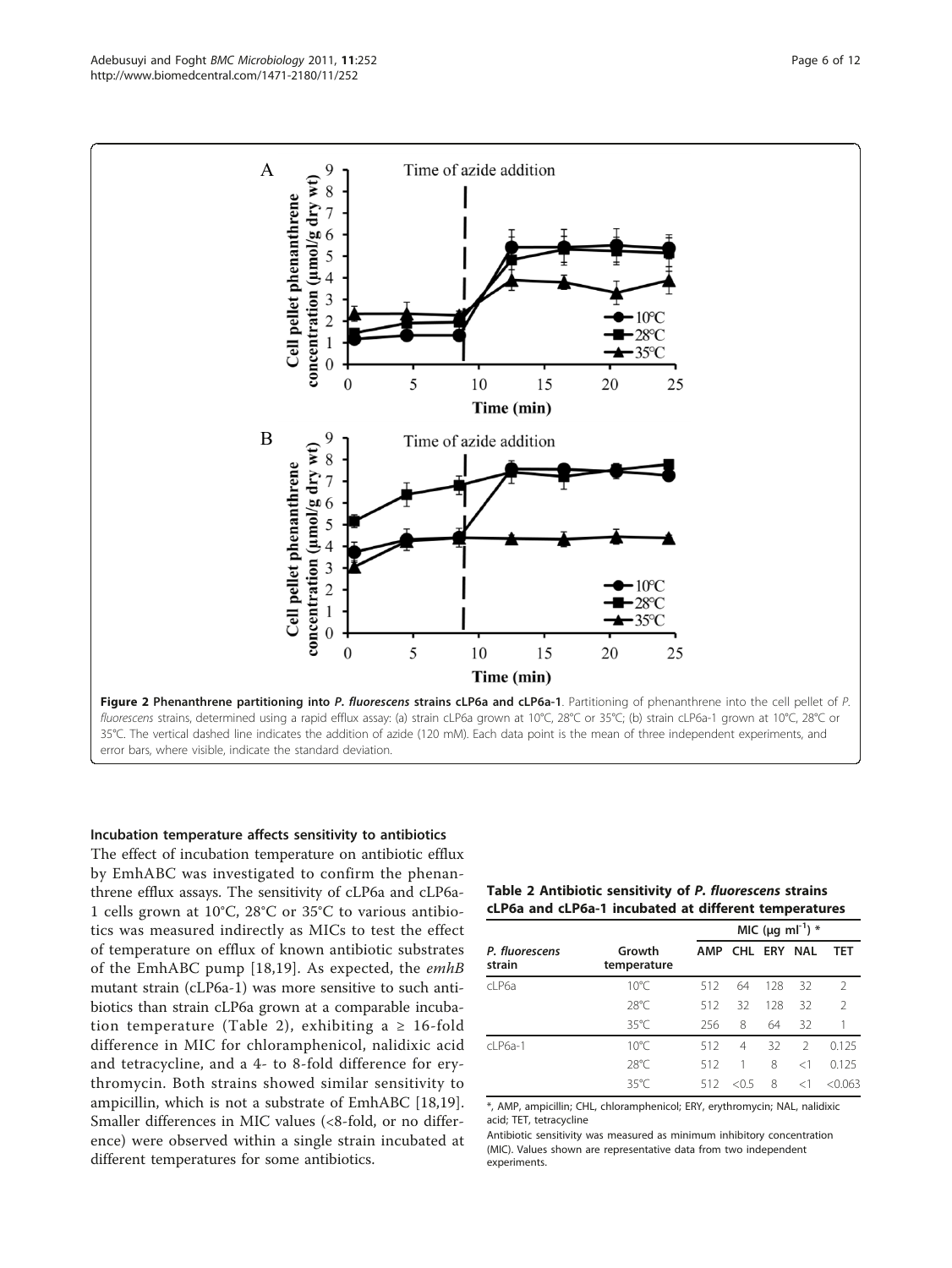#### <span id="page-6-0"></span>emhABC expression is affected by incubation temperature and growth phase

Changes in the activity of EmhABC in cLP6a cells grown at different temperatures could reflect differential expression of emhABC, differential EmhABC translation or changes in the membrane physiology of the cells as a result of deviation from the normal growth temperature. Thus we determined the effect of incubation temperature on the expression of emhABC and on the cell membrane physiology. It is assumed that the emhABC genes form an operon based on their homology to the ttgABC and mexAB-OprM efflux operons [[18](#page-11-0)]. Expression of the emhABC genes in cLP6a cells incubated at different temperatures and grown to different phases was determined using RT-qPCR to identify the condition(s) that induce emhABC transcription. The reference level of expression (i.e., calibrator) was defined as that exhibited by cLP6a cells grown to stationary phase at 28°C. Expression at 28°C was dependent on growth phase:

emhABC genes were induced  $\sim$ 20-35 fold in log phase cells, and ~6-fold in death phase cells (Figure 3). Suband supra-optimal incubation temperature also increased expression ~10-fold at 10°C and ~32-fold at 35°C in stationary phase cells. The presence of tetracycline in the growth medium at  $28^{\circ}$ C induced *emhABC* by ~10-fold. Induction levels obtained for all these conditions were significantly different ( $P < 0.005$ ) from the calibrator. In each case, except for logarithmic growth, the three emhABC genes were expressed at equivalent levels, but during log phase their expression followed the trend  $emhA > B > C$ .

Expression of emhABC genes did not increase in stationary phase cells incubated at 28°C in the presence of chloramphenicol, naphthalene or phenanthrene although chloramphenicol and phenanthrene are known substrates of EmhABC efflux pump. This is consistent with the hypothesis that PAHs and antibiotics are not primary substrates of resistance-nodulation-division (RND)



or tetracycline (Tet) at 1/4 MIC; or grown to stationary phase at 28°C in the presence of naphthalene (Nap) or phenanthrene (Phen) at 5 mmol l<sup>-</sup> <sup>1</sup>, determined using RT-qPCR. The values shown are the fold-difference in expression of emhABC compared to expression levels in cells grown to stationary phase at 28°C (calibrator = 1). Each bar represents the mean of two independent experiments performed in duplicate. Error bars, where visible, indicate the average deviation.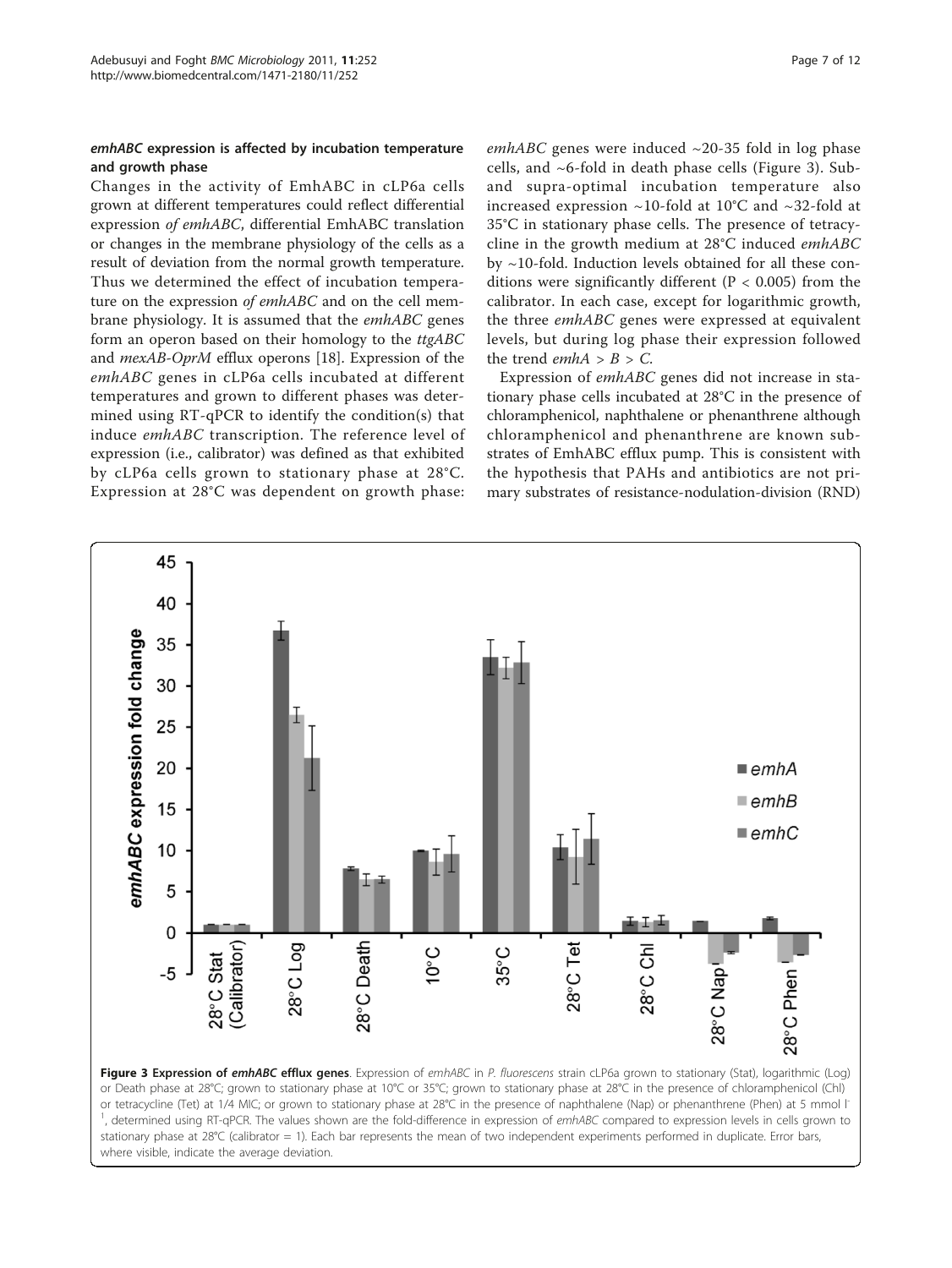efflux pumps [\[6](#page-11-0),[7\]](#page-11-0). The observation by Hearn et al. [[18](#page-11-0)] that emhABC genes are not induced by PAHs was confirmed by the current study. Conversely, antibiotics such as tetracycline and chloramphenicol that inhibit ribosomal function were shown to induce the expression of mexY, which encodes the MexY efflux pump in P. aeruginosa PAO1, but their effect on expression was concentration-dependent [[8\]](#page-11-0). Induction of emhABC by tetracycline but not chloramphenicol (Figure [3\)](#page-6-0) may likewise depend on concentration. Because single sublethal concentrations of antibiotics were tested in this study we cannot make any conclusions about the effect of chloramphenicol on emhABC expression. Alternatively tetracycline may be a better substrate of the EmhABC efflux pump able to induce its expression compared to chloramphenicol and phenanthrene. Dimethylformamide, the water-miscible solvent used to add the PAHs, did not affect expression of emhABC genes in parallel control incubations (results not shown).

Incubation temperature affects cLP6a membrane integrity Because the activity of EmhABC was low but the expression of emhABC was high in cLP6a cells grown at 35°C compared to other incubation temperatures, we hypothesized that membrane integrity and (or) changes in membrane FA components might be responsible for these observations. To test the hypothesis, cell membrane integrity was determined using fluorescent dyes to determine the effect of incubation temperature on membrane permeability. Propidium iodide (PI) is a fluorescent reporter molecule that cannot cross intact cell membranes [[23\]](#page-11-0). Therefore, cell fluorescence in the presence of PI only occurs if membrane integrity is compromised, allowing PI to penetrate and interact with intracellular DNA. Cetyltrimethylammonium bromide (CTAB) is a cationic surfactant that can permeabilize bacterial cell membranes and thus increase PI penetration. The fluorescence value of cells exposed to PI with CTAB treatment or without CTAB treatment represents, respectively, the total number of cells (with artificially induced membrane permeability) and the number of cells naturally exhibiting compromised membrane integrity [[23\]](#page-11-0). A permeability index can be calculated as the percentage of the net fluorescence value of PI-treated cells in the absence of CTAB relative to that in its presence. In Figure 4 the permeability index of cLP6a cells grown to stationary phase increased with higher incubation temperature: cells grown at 10°C, 28°C or 35° C had permeability indices of approx. 9%, 12% and 20% respectively. This indicates that, as anticipated, cLP6a

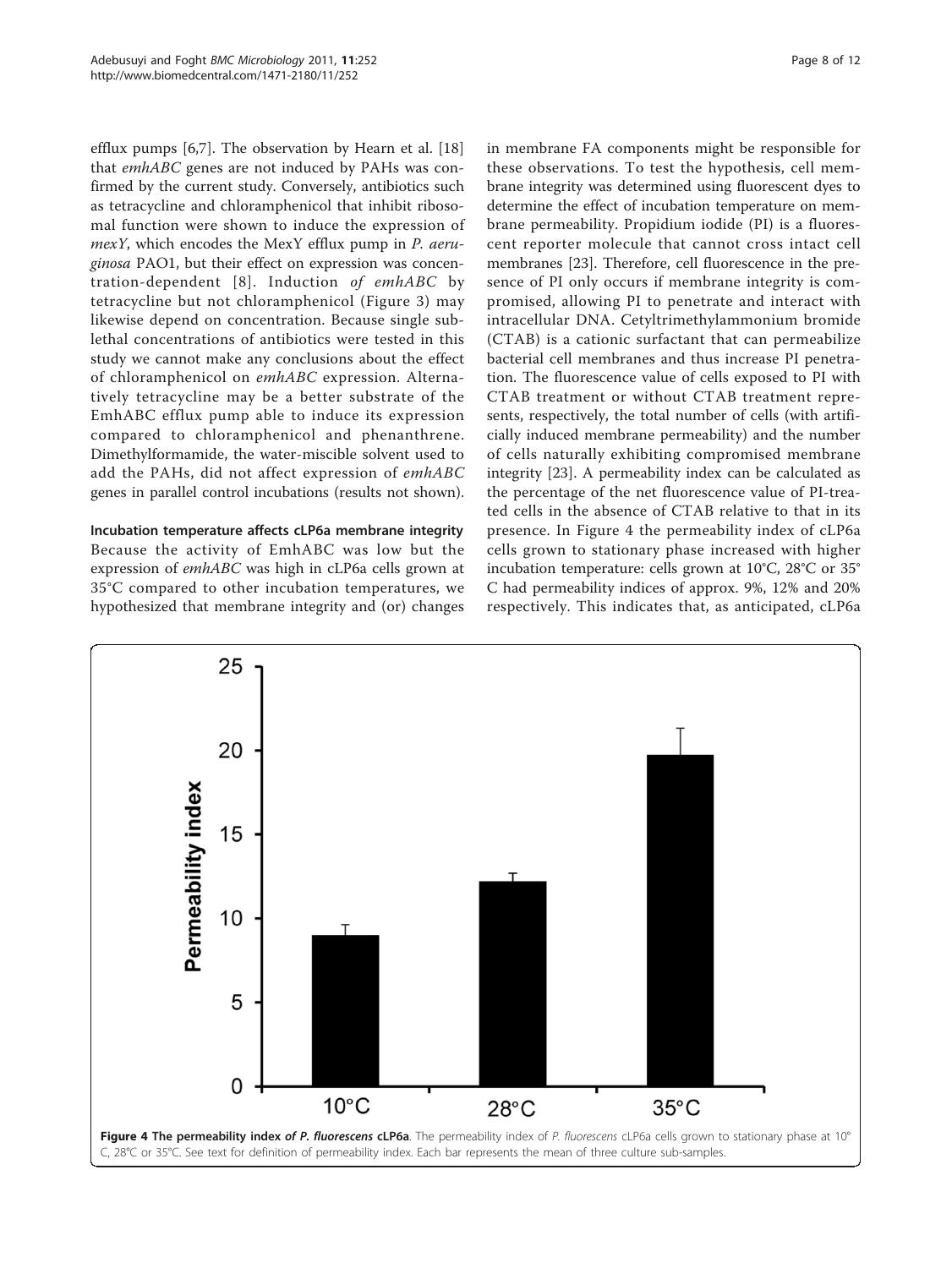cells exhibit increasingly compromised membrane integrity when grown at 35°C, just below the maximum permissive growth temperature.

# Membrane FA content is modified in response to incubation temperature

Temperature is well known to cause modification of membrane FA content [[11,12\]](#page-11-0). Therefore, the membrane FA profiles of strain cLP6a grown to stationary phase at 10°C, 28°C or 35°C, in the presence of PAHs or antibiotics were quantified to determine the effect of temperature on cell membrane FA composition (Table 3). Strain cLP6a grown at 28°C in the absence of PAHs and antibiotics was used as a reference. Generally, incubation temperature caused greater changes in the proportions of saturated-, unsaturated- and cyclopropane-FA than the other conditions tested. Compared to 28°C, cells grown at 10°C responded by decreasing the total saturated membrane FA by half to  $\sim$ 20%, decreasing cyclopropane-FA from 43% to 7% and concomitantly increasing total unsaturated FA from 14% to 72%, primarily represented by the cis-isomers of 16:1Δ9 and 18:1Δ9. Cells grown at 35°C responded with slight increases in total saturated and cyclopropane-FA and a 4-fold decrease in total unsaturated FA. In the presence of tetracycline, cLP6a cells responded with a  $\sim$ 2-fold increase in unsaturated membrane FA and a  $\sim$ 25% decrease in total cyclopropane-FA but unchanged total saturated membrane FA. There were no major changes in the proportions of different membrane FA in cells incubated with chloramphenicol, naphthalene or phenanthrene. Consistent with observations of emhABC gene induction, tetracycline but not chloramphenicol

induced major changes in membrane FA content (although both antibiotics are substrates of EmhABC), possibly due to the sub-inhibitory concentration of chloramphenicol used in the assay or because tetracycline is a better substrate of EmhABC efflux pump. In contrast, the PAHs naphthalene and phenanthrene did not induce major FA changes likely because cLP6a is adapted to growth on PAHs, having been isolated from a hydrocarbon-contaminated soil [[16](#page-11-0)].

# Free FA are substrates of EmhABC

We investigated the possibility that free FA released from membranes damaged by stress or undergoing rapid phospholipid replacement are substrates of the EmhABC efflux pump. The concentration of free FA was determined in the cell-free medium of strains cLP6a and cLP6a-1 grown at 10°C, 28°C or 35°C to stationary phase. The concentrations of free FA in the cell-free medium of cLP6a and cLP6a-1 cultures incubated at 10°C or 28°C (Figure [5](#page-9-0)) were not significantly different ( $P < 0.4$  or  $P <$ 0.8 respectively). However, there was a significant difference ( $P < 0.04$ ) in the concentration of free FA in the medium of cLP6a and cLP6a-1 cultures incubated at 35° C. Higher concentrations of free FA were observed in the medium of cLP6a cultures grown at 35°C in the presence of a functional EmhABC pump compared to cultures of cLP6a -1 lacking EmhABC, consistent with the involvement of EmhABC in the transport of FA originating from membranes under stress or rapid turnover.

# **Discussion**

Efflux pumps of the resistance-nodulation-division (RND) superfamily are common in Gram negative

| Growth<br>conditions         |     | FAs as% of total FA detec ted * |      |      |           |     |      |     |                                                                    |                 |     |                                         |                                           |                    |
|------------------------------|-----|---------------------------------|------|------|-----------|-----|------|-----|--------------------------------------------------------------------|-----------------|-----|-----------------------------------------|-------------------------------------------|--------------------|
|                              |     |                                 |      |      |           |     |      |     | 14:0 15:0 16:0 16:1Δ9c 16:1Δ9t 17:0 cy17 18:0 18:1Δ9c 18:1Δ9t Cy19 |                 |     | <b>Total</b><br><b>Saturated</b><br>FAs | <b>Total</b><br><b>Unsaturated</b><br>FAs | Total<br>Cyclo-FAs |
| $10^{\circ}$ C               | 0.2 | 0.2                             | 19.9 | 34.0 | 7.0       | 0.3 | 6.6  | 0.3 | 30.5                                                               | 0.7             | 0.4 | 20.9                                    | 72.2                                      | 7.0                |
| $28^{\circ}$ C               | 1.0 | 0.2                             | 40.4 | 4.6  | 1.6       | 0.3 | 40.0 | 1.2 | 7.6                                                                | ND <sup>†</sup> | 3.1 | 43.1                                    | 13.8                                      | 43.1               |
| $35^{\circ}$ C               | 0.6 | 0.2                             | 44.6 | 1.3  | 0.1       | 0.3 | 44.1 | 1.9 | 2.1                                                                | 0.1             | 4.9 | 47.6                                    | 3.6                                       | 49.0               |
| 28°C with<br>naphthalene     | 0.6 | 0.1                             | 40.8 | 5.5  | 3.2       | 0.2 | 36.5 | 1.2 | 9.3                                                                | 0.3             | 2.3 | 42.9                                    | 18.3                                      | 38.8               |
| 28°C with<br>phenanthrene    | 0.7 | 0.2                             | 40.1 | 4.7  | 1.9       | 0.3 | 39.7 | 1.2 | 7.9                                                                | <b>ND</b>       | 3.3 | 42.5                                    | 14.5                                      | 43.0               |
| 28°C with<br>tetracycline    | 1.0 | 0.2                             | 40.3 | 14.5 | <b>ND</b> | 0.3 | 32.5 | 1.0 | 8.6                                                                | <b>ND</b>       | 1.6 | 42.8                                    | 23.1                                      | 34.1               |
| 28°C with<br>chloramphenicol |     | 0.2                             | 41.0 | 6.6  | <b>ND</b> | 0.4 | 40.1 | 1.3 | 6.2                                                                | <b>ND</b>       | 3.1 | 44.0                                    | 12.8                                      | 43.2               |

Table 3 FA composition of P. fluorescens strain cLP6a under different growth condition

Strain cLP6a cultures were grown to stationary phase at 10°C, 28°C or 35°C, or grown at 28° in the presence of PAHs (naphthalene or phenanthrene, at 5 mmol l-<sup>1</sup>) or antibiotics (tetracyclin or chloramphenicol, at 1/4 MIC). FA contents are expressed as the mean weight % of total FA detected in two measurements; deviation from the mean was typically <1% and at most 3% of the measured values.

\*, FA nomenclature: number of carbons; saturation (:0); mono-unsaturation (:1); position of double bond calculated from the carboxyl end (Δ9); cis- (c) or trans- (t) isomer; cyclopropyl ring (cy)

†, not detected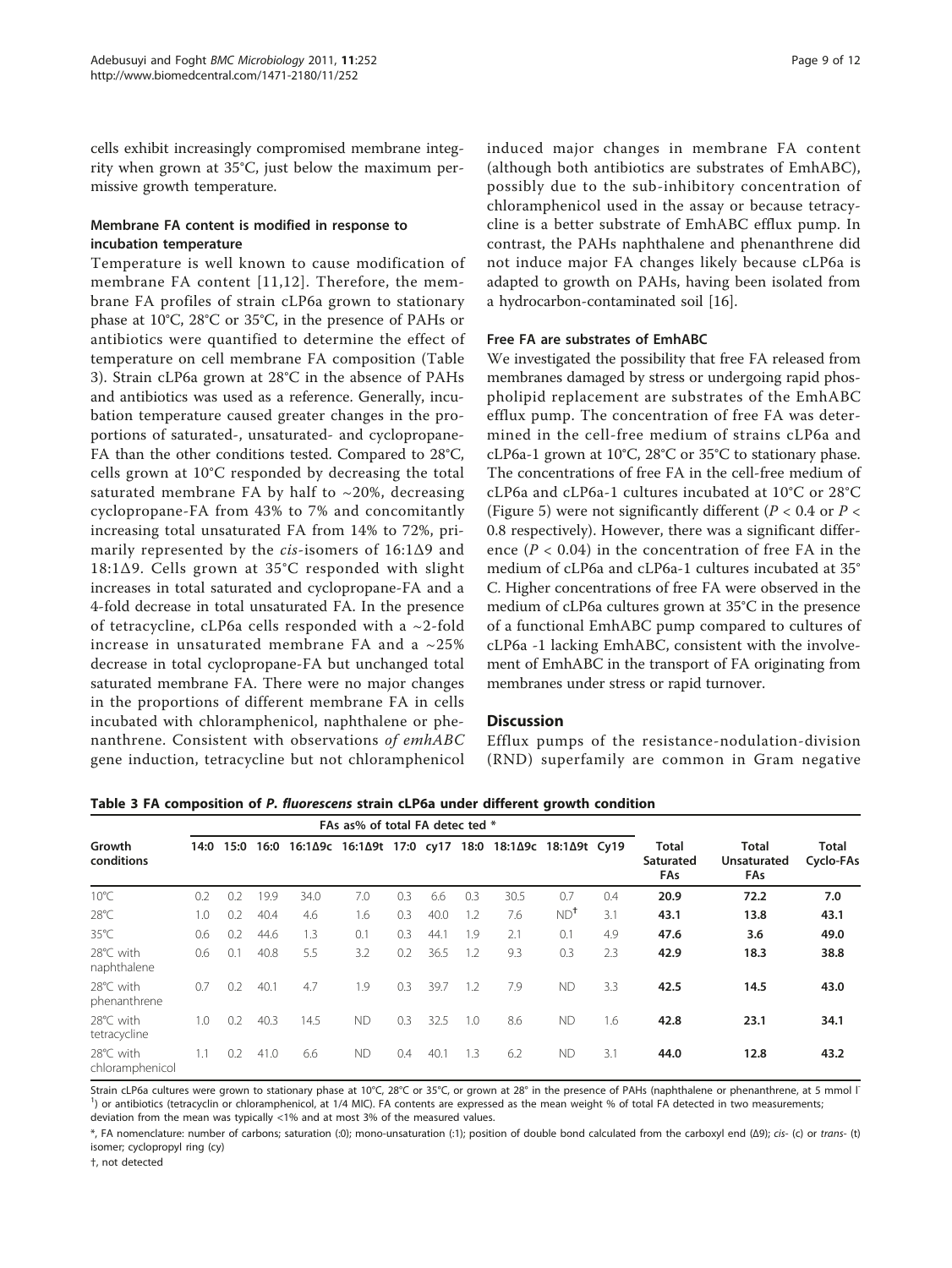<span id="page-9-0"></span>

bacteria [\[7,28\]](#page-11-0) and are well studied for their role in antibiotic resistance and solvent tolerance in many Pseudomonas species [\[29](#page-11-0),[30](#page-11-0)]. However, these may not be the native or dominant physiological functions of RND pumps in bacteria. Piddock [[6](#page-11-0)] and Poole [[7](#page-11-0)], among others, have suggested that RND pumps fulfill other crucial roles, including management of diverse physico-chemical and biochemical stresses, quorum sensing and virulence. One of the stress-responsive roles proposed for RND efflux pumps such as MexCD-OprJ in Pseudomonas aeruginosa [[4,7,31\]](#page-11-0) is the export of membrane constituents released by FA replacement due to natural turnover of membrane components during cell growth or resulting from membrane damage. Our results are consistent with that proposal: EmhABC appears to play a role in efflux of replaced membrane FA in response to temperature-induced membrane perturbation, in addition to its demonstrated function of transporting hydrophobic antibiotics, dyes and PAHs [[18\]](#page-11-0). Reciprocally, because RND efflux pumps are membrane-associated protein complexes, EmhABC activity may in turn be influenced by modulation of FA content in response to membrane stressors like temperature and hydrophobic compounds [[11\]](#page-11-0) that partition into lipid bilayers. As expected, our results indicate that temperature affects cell growth, FA content (measured as fatty acid methyl esters) and membrane integrity (measured as permeability index). In addition, we have now shown that temperature affects expression and activity of the EmhABC RND efflux pump (measured by using RT-qPCR, phenanthrene efflux and antibiotic MIC assays).

The FA content of cLP6a followed the expected trends at 10°C and at 35°C, shifting towards unsaturation and saturation respectively [[11,32](#page-11-0)]. The FA content of the membrane affected the partitioning of phenanthrene into the membrane, since cLP6a-1 cells grown at 35°C contained lower fractions of phenanthrene in the absence of active efflux compared to those grown at 28° C. This observation is consistent with the rationale that saturated FA pack closely, hindering partitioning of hydrophobic molecules like PAHs into the lipid bilayer [[11\]](#page-11-0) whereas angular cis-unsaturated FA pack more loosely, facilitating partitioning. The observed changes in FA with temperature are also consistent with results from the membrane integrity assay in which the permeability index increased with temperature.

Growth temperature also affected EmhABC activity in cLP6a, possibly indirectly through membrane perturbation including the modulation of FA. cLP6a cells having high unsaturated FA content (i.e., 72% in cells grown at 10°C) and greater membrane integrity had higher efflux activity than cells with lower proportions of unsaturated FA (i.e., 14% at 28°C or 4% at 35°C) and increased permeability. This observation suggests that increased unsaturated FA content may allow efficient or stable association of the three protein components of RND efflux pumps, which spans two membranes and the periplasm.

The enhanced phenanthrene efflux observed in cLP6a at 10°C is consistent with the additive effect of EmhABC with a postulated alternate efflux pump that is active at 10°C. The presence of an alternate pump in *P. fluores*cens is not unexpected, as multiple efflux pumps have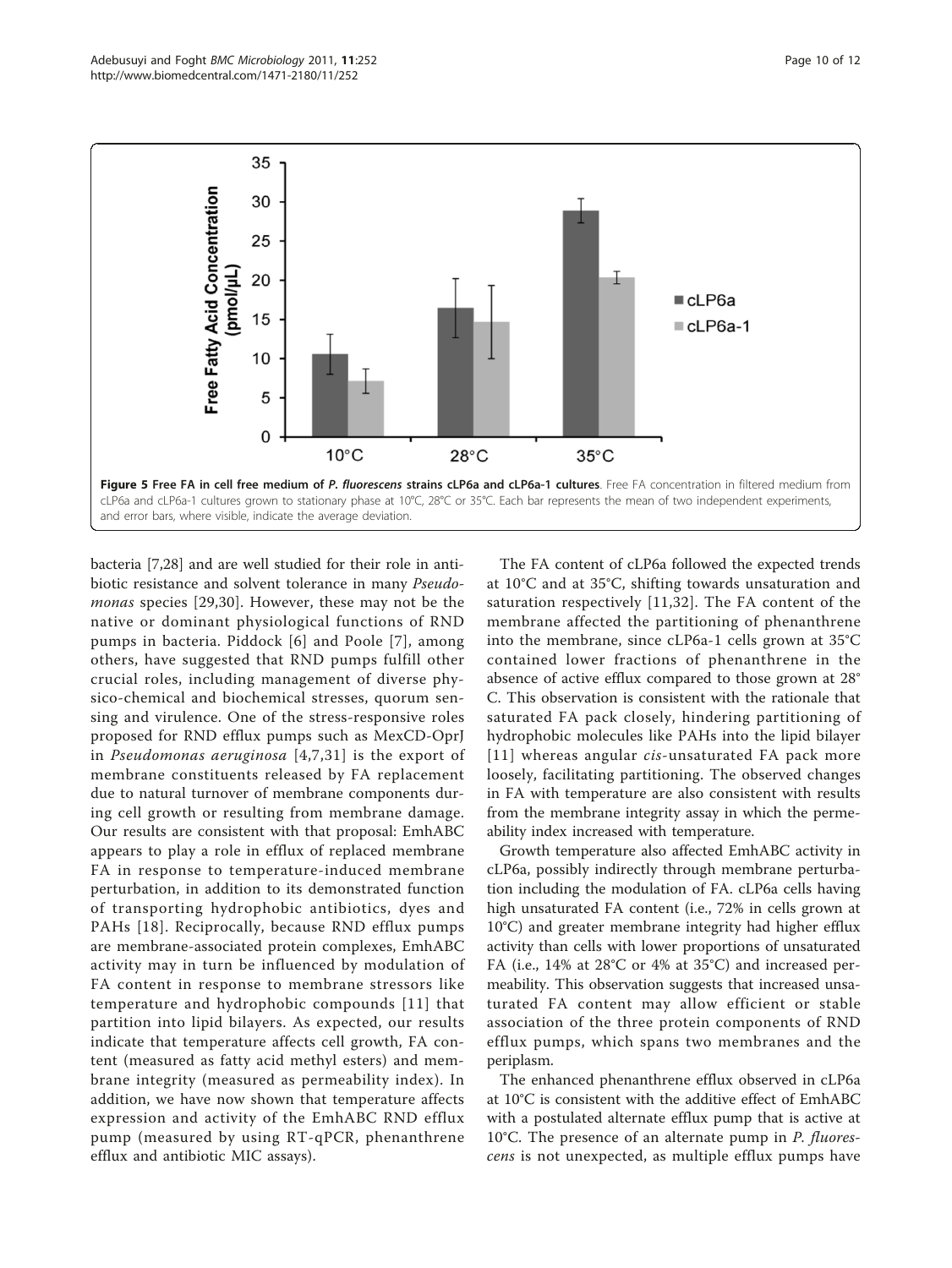<span id="page-10-0"></span>been identified in other Pseudomonas species [\[2](#page-11-0),[7\]](#page-11-0) and additional efflux pumps were invoked by Hearn et al. [[18\]](#page-11-0) to explain anthracene and fluoranthene efflux in P. fluorescens strain cLP6a.

The induction of emhABC genes was observed in cLP6a cells exhibiting major changes in membrane FA composition due to sub-optimal growth conditions, namely at 10°C, 35°C and in the presence of tetracycline. Expression was also increased in logarithmic phase cells, which undergo rapid synthesis and turnover of FA, and in death phase cells that experience membrane deterioration. The relationship between induction of emhABC genes and membrane FA modulation indicates that the EmhABC efflux pump may be involved in the extrusion of replaced membrane FA as a result of membrane turnover. This possibility is further supported by the higher concentration of free FA in the medium of cLP6a cultures grown at 35°C concomitant with high membrane permeability and over-expression of emhABC genes. Comparable results were obtained recently by Stickland et al. [[31\]](#page-11-0) who reported that over-expression of mexCD-oprJ efflux genes in P. aeruginosa led to upregulation of FA secretion and fitness impairment. Over-expression of emhABC genes in cLP6a cells grown at 35°C may be explained either as compensation for reduced activity of EmhABC (caused by the modulation of the FA content) or may be due to increased membrane permeability and membrane FA turnover. According to Denich et al. [[11](#page-11-0)], damage to the membrane is still possible even with modulation of membrane FA quantity or composition to maintain fluidity and integrity. Our conclusion is supported by the observation of similarly high levels of *emhABC* over-expression in log phase cells. Such cells may have compromised cell membranes due to rapid phospholipid synthesis and turnover since membrane integrity is temporarily affected by physical cell wall reconstruction at the sites of cell division during the log phase of growth [[33,34\]](#page-11-0). It is unclear why there was differential expression of the three *emhABC* genes in log phase cells (*emhA*  $>B$   $>C$ ), although stability of the transcripts may differ as a result of rapid cell growth. The effect on membrane integrity was confirmed by the higher permeability index at 35°C. Similarly, the reduced cell yields and growth rates at 35° C compared to 10°C or 28°C, along with altered FA content, are consistent with compromised cell membranes at the higher temperature. The negative effects of the compromised membrane on growth are muted by the presence and activity of EmhABC, allowing cLP6a cells to out-grow cLP6a-1 at supra-optimal temperature.

The discovery that EmhABC activity influences growth of P. fluorescens cLP6a (and by extension wild type LP6a) at supra-optimal temperature suggests a role for efflux in temperature adaptation in the environment, and may apply to other Gram-negative species. For example, P. aeruginosa and Salmonella strains lacking RND efflux pumps are unable to colonize and infect their hosts [1,[35](#page-11-0)], which may in part result from an inability to adapt to host temperatures higher than the external environment. Temperature also may affect efflux-mediated antibiotic resistance although the effect on MIC was not pronounced in P. fluorescens cLP6a. It will also be interesting to examine whether temperature-sensitive efflux of antibiotics is a general phenomenon in other Gram-negative bacteria. Because bacterial cells are commonly exposed to temperature changes in the environment, we propose that RND efflux pumps in Gram-negative bacteria may play a major role in management of temperature-induced membrane damage.

Our study focussed on modifications to the FA portion of membrane lipids since phospholipid head group modification is typically less dynamic and critical in bacteria (reviewed by Denich et al. [\[11\]](#page-11-0)), but it is possible that head group composition also changed in response to temperature, PAHs and/or antibiotics. Other indirect effects such as decreased proton motive force resulting from damaged membranes could also be factors. Such possibilities are incentives for clarifying the natural physiological roles of RND efflux pumps in Gram-negative bacteria in anticipation of devising new methods for combating antibiotic resistance or improving hydrocarbon transformation for bioremediation or biocatalytic processing of hydrophobic substrates.

#### **Conclusions**

The alternative and likely the primary physiological role of EmhABC in P. fluorescens cLP6a is the efflux of membrane FA replaced as a result of adaptation to membrane stress caused by physico-chemical stressors. Efflux of unnatural substrates such as hydrophobic antibiotics, PAHs or dyes may be a consequence of membrane stress.

#### Acknowledgements

This study was supported by an NSERC Discovery Grant (JF). We thank Dr. Kathleen Londry (Edmonton Waste Management Centre) for assistance with FA analysis and Troy Locke (Molecular Biology Services Unit, University of Alberta) for assistance with gene expression assays.

#### Authors' contributions

AAA designed and performed all experiments, acquired, analysed and interpreted data and drafted the manuscript. JMF conceived of the study, participated in its design and coordination, helped draft and critically revise the manuscript. All authors read and approved the final manuscript.

#### Received: 24 June 2011 Accepted: 15 November 2011 Published: 15 November 2011

#### References

1. Hirakata Y, Srikumar R, Poole K, Gotoh N, Suematsu T, Kohno S, Kamihira S, Hancock REW, Speert DP: [Multidrug efflux systems play an important role](http://www.ncbi.nlm.nih.gov/pubmed/12093875?dopt=Abstract)